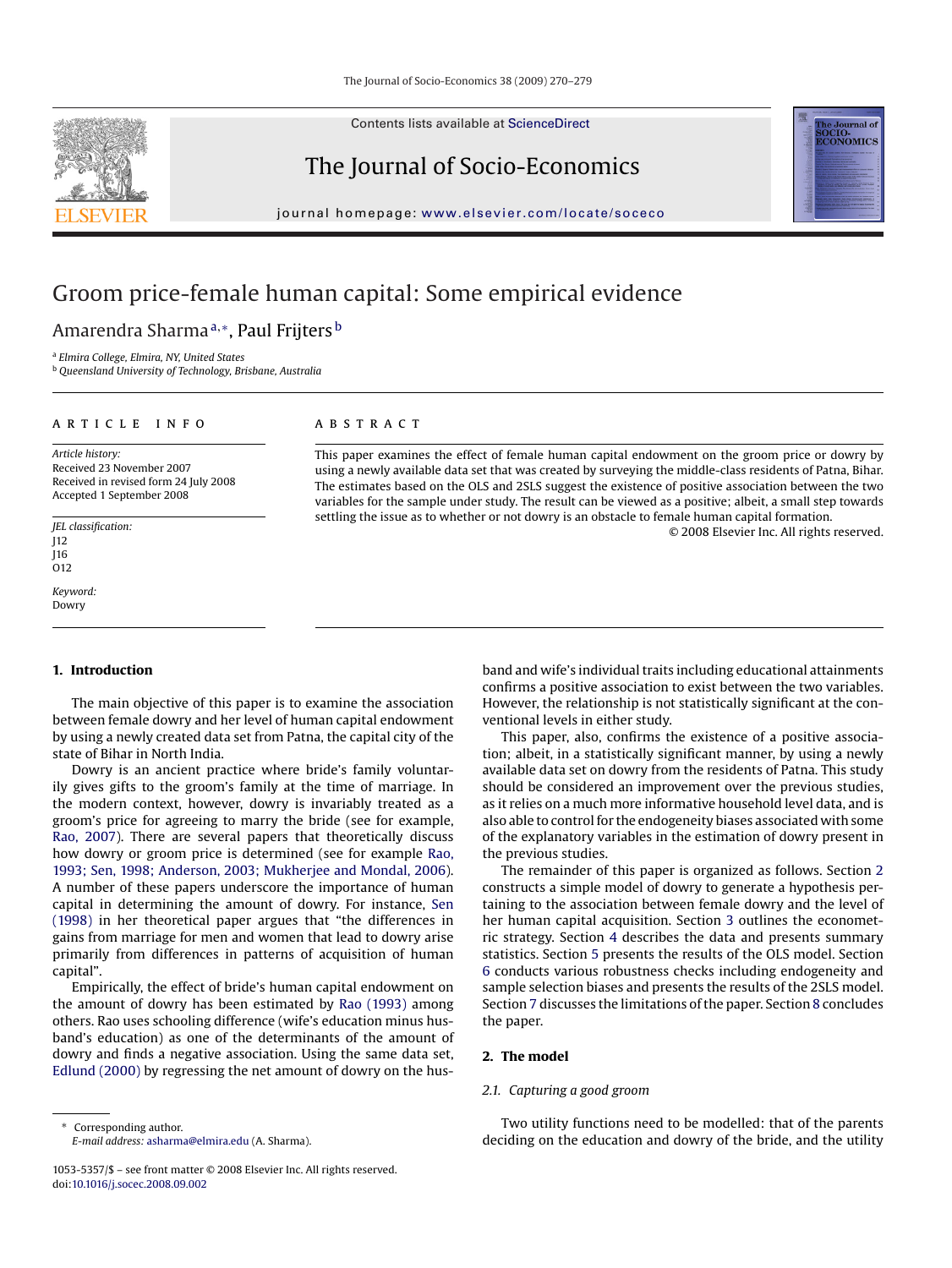<span id="page-1-0"></span>of the groom household that accepts or rejects the offers of bride human capital and dowry combinations.

The utility function of the parents,  $U_{\text{B}}$ , is given by:

$$
U_{\rm B}=u_1(W-D-E)+q
$$

where, *W* is the initial bride household wealth, *D* is the dowry paid to the groom household, *E* is the human capital acquisition cost pertaining to the bride (presumed linear in the level of education, implying that *E* can also be interpreted as the bride's level of educational attainment) and *q* is the quality of the groom. We envisage  $u_1$  to be the usual convex function and bride households to be differentiated by their initial levels of wealth, *W*. There are *N* bride households, whom we order from low wealth to high wealth, with  $W_1$  > 0 implying that the household wealth is bounded from below. Note that the default level of utility if the household decides not to marry the female offspring at all, would be  $u_1(W)$ .

On the side of the grooms, their utility function, *U<sub>G</sub>*, equals

$$
U_{\mathsf{G}}=u_2(D)+u_3(E)
$$

with  $u_2(.)$  and  $u_3(.)$  being a convex function of its argument. To avoid corner solutions, we presume  $\lim_{x\to 0} u'_2(x) = +\infty$  and  $\lim_{x\to 0} u'_3(x) =$ +∞. This captures decreasing marginal utility of dowry and the education level of the bride. Grooms differ with respect to quality *q*. There are *M* < *N* groom households, ordered by quality which is bounded from below, such that  $q_0$  > 0. The outside option of a groom would be to get nothing, i.e.  $u_2(0) + u_3(0) = 0$ .

The matching process is assumed to consist of the bride households offering the groom households a particular package of dowry and education. The offer of the *i* th bride household to the *j* th groom household is denoted as (*Eij*, *Dij*). Groom households either accept or reject the offer. Bride households can make sequential offers as often as they like, but cannot again make a different offer to the same groom household. There is perfect information regarding the important parameters on both sides of the marriage market. The solution concept is that of Nash equilibrium: no household in equilibrium should be able to gain by switching with another household, or having made a different offer.

#### *2.2. The solution*

The solution is characterised by the following theorem:

**Theorem 1** (:). *In the marriage market described above, groom household j matches with bride household i = N* − *M + j. Bride households i* = 1, ..., *i* =  $N - M - 1$  are unmatched. The total transfer  $D_i + E_j$  is *given iteratively by*

 $q_i - q_{i-1} = u_1(W_{i-1} - (D_{i-1} + E_{i-1})) - u_1(W_{i-1} - (D_i + E_i))$ where *D*−<sup>1</sup> = 0 and *E*−<sup>1</sup> = 0, and the division between *Dj* and *Ej* is given by the pair  $(D^*_j,E^*_j)$  that solves the unique solution equation

$$
u_2'(D_j^*) = u_3'(D_j + E_j - D_j^*)
$$

**Proof.** The proof of this theorem is standard once we recognise that we have set up a classic Bertrand price-posting model of competition with an oversupply of brides, meaning that, all the surplus will go to the grooms.<sup>1</sup> We thus need only discuss the broad lines of the proof.

Note first that the theorem does not uniquely tie down the set of offers made by all households, merely its outcome. This is because bride households can make costless offers that will never be taken up in equilibrium and that are thus not unique. All that is unique is the offer from the bride household to the groom household with which it eventually matches.

With this final allocation, the condition that  $q_j - q_{j-1} = u_1(W_{i-1} - (D_{j-1} + E_{j-1})) - u_1(W_{i-1} - (D_j + E_j))$  means that the *i*th bride household is not outbid by the household with the wealth just below it, i.e., *i* − 1. It is immediate that the *i*th household will not be outbid by any other household: those with wealth below  $W_{i-1}$  will offer even less, just as those with higher wealth, because of the convexity of the function  $u_1(.)$ . For the same reason, household *i* cannot benefit from offering more for the grooms above *j*. Given this set of equilibrium offers, no groom household could improve its outcome by refusing an offer. Note that if the *i*th bride household would offer more, then the offer could not be Nash equilibrium, because it could profitably offer less knowing that the groom household below it won't outbid it. The division between  $D_i$  and  $E_j$  minimizes the sum of  $D_j$  and  $E_j$ given the involved utility benefit to the groom of the marriage and thus minimizes the cost of the transaction for the bride household. Any deviation from this would mean that the bride household could offer less total transfer and thus could not be equilibrium. Uniqueness of the equilibrium follows from the fact that no other allocation between households can be efficient because any bride household above *N* − *M* − 1 can always outbid a lower-wealth bride household that is matched, and can outbid a lower-wealth bride household matched to a higher groom. Also, no other final groom price is a Nash Equilibrium in the sense that any higher groom price is subject to under cutting by the bride household itself and any lower groom price is subject to overbidding by the bride household below it.

The theorem thus shows that there is going to be complete assortative matching between the wealth of the bride households and the quality of grooms, i.e. the wealthier bride households willmatch with the highest quality grooms. The least wealthy household is going to end up with groom  $q_0$ . Also, since  $(D_i + E_j)$  is increasing in *j*, we can also say that both  $D_i$  and  $E_j$  must be increasing in  $W_i$  and thus non-decreasing in *j* (a deviation from this rule cannot solve this equation because both  $u_2(.)$  and  $u_3(.)$  are convex). Hence we get the empirical predictions that:

- 1. Dowry and bridal education move together.
- 2. Dowry and bridal education increase with the wealth of the bride family.
- 3. Dowry and bridal education increase with the quality of the groom.
- 4. There is assortative matching between the wealth of the bride family and the quality of the groom.

In the remainder of this paper we primarily focus on examining the empirical prediction 1.Empirical prediction 2 is also verified using the data; however, predictions 3 and 4 cannot be verified as we lack the pertinent data to test them.

#### **3. Empirical estimation**

Ideally, one would estimate the following equation to evaluate the impact of female human capital endowment on the magnitude of her dowry payment, denoted FD:

$$
FD = \beta X + \varepsilon \tag{1}
$$

 $^{\rm 1}$  What the oversupply of brides does is tie down the transfer to the lowest quality groom to be equal to the level of transfer that makes the most wealthy unmatched bride household indifferent between making an offer or not. If we alternatively would have assumed an oversupply of grooms (*N* < *M*), then the first (*N* − *M*) grooms would not be matched, and the first groom to be matched would receive a zero transfer, with all the other results as in the theorem.